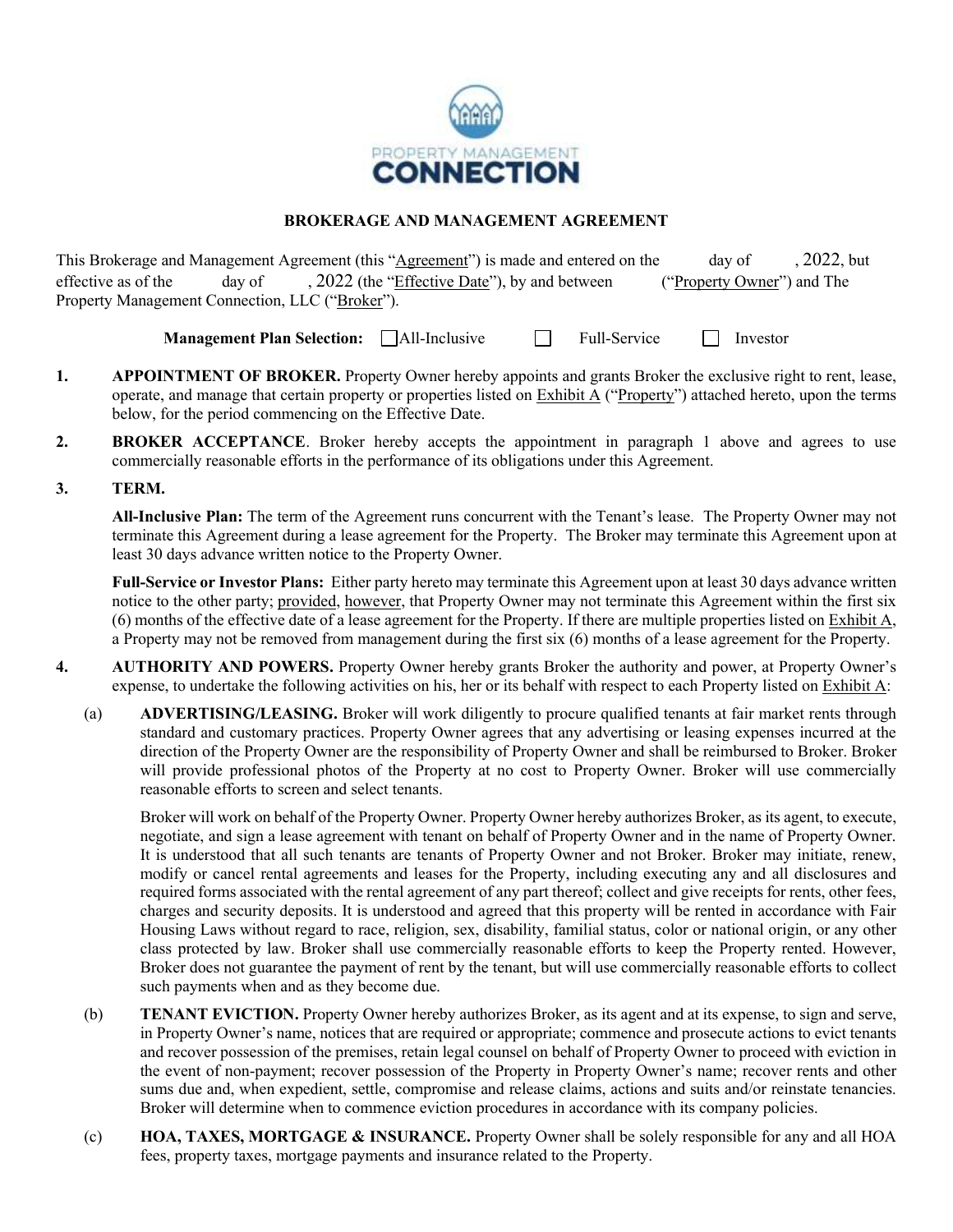- (d) **CONTRACTS; SERVICES.** Broker will contract, hire, supervise and/or discharge firms and persons, including utilities, required for the operation and maintenance of the Property. Broker may perform any of Broker's duties through attorneys, other brokers, employees, or independent contractors and, except for persons working in the Broker's firm, shall not be responsible or their acts, omissions, defaults, negligence and/or costs of same. *Broker's services provided under this Brokerage and Management Agreement do not include any brokerage activities related to the sale of the Property.*
- (e) **SECURITY DEPOSITS.** Broker will receive security deposits from tenants, which deposits shall be placed in a separate account pursuant to the Tennessee Uniform Residential Landlord and Tenant Act. Broker will withhold disbursements from Property Owner until Property Owner provides Broker with all tenant security deposit for properties where a tenant was already in occupancy prior to this Agreement being executed.
- (f) **TRUST FUNDS.** Broker will collect rents and all other receipts and deposit monies into the Broker's trust account, but Broker shall not be responsible for the failure of such depository. The trust account may be an interest-bearing account. Broker will deposit all receipts collected, less any sums properly deducted or disbursed, in a financial institution whose deposits are insured by an agency of the United States government. The funds shall be held in a trust account separate from Broker's personal accounts. Broker shall not be liable in event of bankruptcy of failure of a financial institution. Broker will hold security deposits received pursuant to paragraph 4(h) above in a separate trust account for the benefit of the tenants. Broker shall not be liable for tenant damages, including unpaid rent, which exceeds the security deposit. Property Owner authorizes Broker to deposit all trust funds received in connection with this property management service into a trust account. The trust account accrues earnings credits that are used to offset bank services charges assessed to Broker. Any excess earnings credits or funds earned from the analyzed trust account may be paid to Broker or vendors used by the Broker. Such trust account provides Broker with a financial benefit.
- (g) **RESERVES.** Broker shall maintain a reserve of Property Owner's funds in Broker's trust account of **\$400** per Property. This operating reserve shall be used to pay for any monthly expenses that may occur during the management of the Property. Should Property Owner or Broker terminate this agreement, any unused portion of this reserve will be refunded to Property Owner. These funds may be held for up to 60 days after the termination of this Agreement to ensure that all invoices have been received and processed prior to returning funds to the Property Owner.

### (h) **DISBURSEMENTS**.

- (1) Broker agrees to pay from gross receipts all operating expenses and such other expenses as may be authorized by Property Owner.
- (2) Property Owner assumes full responsibility for the payment of any expenses and obligations incurred in connection with the proper and reasonable exercise of the Broker's duties set forth in this Agreement.
- (3) Broker will remit funds, if any are available, monthly by the 15<sup>th</sup> calendar day to Property Owner.
- (4) If there are multiple properties listed on Exhibit A, Broker may transfer funds from a property with a positive balance to a property with deficient reserves.
- (5) Disburse Property Owner's funds held in Broker's trust account in the following order: (1) Compensation due Broker; (2) All other operating expenses, costs and disbursements payable from Property Owner's funds held by Broker; (3) Reserves and security deposits held by Broker; and (4) Balance to Property Owner.
- (i) **OWNER STATEMENTS.** Broker shall maintain accurate records of all monies received and disbursed in connection with its management of the Property and said records shall be open for inspection by Property Owner during regular business hours upon reasonable notice. Broker agrees to submit monthly statements of all receipts and disbursements by not later than the 15th of the current month. Broker shall also deliver to Property Owner an annual statement for the period ended December 31 of any applicable year during which this agreement is in effect that will be accompanied by an IRS Form 1099, if applicable, and a reporting of expenses paid in that calendar year on or before January 31 of the immediately following year.
- (j) **BROKER FUNDS.** Broker shall not advance Broker's own funds in connection with the Property or this Agreement.
- (k) **HANDYMAN.** Property Owner authorizes Broker to utilize handymen to perform small repairs on each Property. Electrical, mechanical, plumbing, HVAC and roofing repairs will not be performed by a handyman. Electrical repairs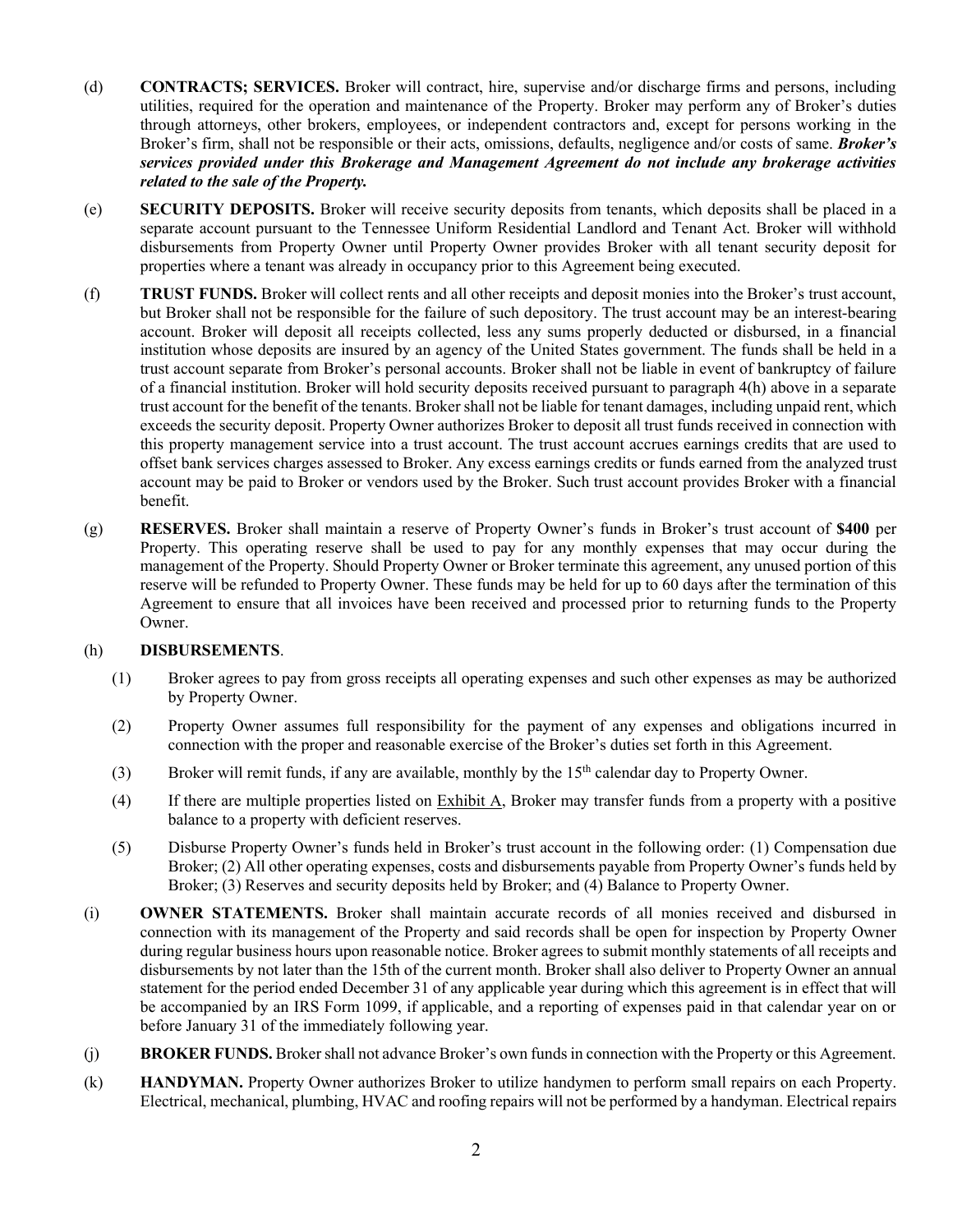do not include replacing a light fixture or repairing an outlet/switch. Plumbing repairs do not include repairs such as replacing a toilet flapper, faucet/fixture nor hot water heater.

(l) **REPAIRS/MAINTENANCE.** Property Owner agrees that any expenses incurred for repairs, maintenance alterations or supplies shall be the sole responsibility of Property Owner and Property Owner shall reimburse timely Broker for any such expenses.

No repairs, decorations, alterations or supplies costing more than \$300 shall be made without prior approval from Property Owner, except for monthly or recurring operating charges or repairs determined, in the sole judgment of Broker to be necessary and required in accordance with the lease, laws, codes or judicial precedents. Common examples of necessary and required repairs include plumbing leaks, failure of shower valves & cartridges, failed toilets, no hot water, no air conditioning (during hot months), no heat (during cool months), leaking roof, animal intrusion, mold, water intrusion, failed appliances (see PMC Appliance Repair/Replace Policy), electrical outages and safety issues, garage door failure, safety issues with decks/porches, broken window or door, or siding/gutter falling off house. The Broker is authorized to perform appropriate repairs necessary to complete a turnover between tenants and deliver the Property in a "rent ready" condition as promised to the new tenant during the leasing process.

### **5. PROPERTY OWNER RESPONSIBILITIES & ACKNOWLEDGEMENTS**: Property Owner shall:

- (a) Provide all documentation, records and disclosures as required by law or required by Broker to manage and operate the Property, and immediately notify Broker in writing if Property Owner becomes aware of any change in such documentation, records or disclosures, or any matter affecting the habitability of the Property. If a Property is covered by a one-year builder's warranty, Property Owner will provide builder contact information to Broker.
- (b) Property Owner shall indemnify and save the Broker harmless from any and all costs, expenses, attorneys' fees, suits liabilities, or damages from or connected with the management of the Property by Broker or the proper performance or exercise of any of the duties, obligations, powers or authorities herein or hereafter granted to Broker. Broker shall not be liable for any error of judgment or for any mistake of fact or law, or for anything that it may do or refrain from doing hereinafter, except in cases of willful misconduct or gross negligence. Property Owner shall indemnify, defend and hold harmless Broker, and all persons in Broker's firm, regardless of responsibility, from all costs, expenses, suits, liabilities, damages, attorney fees and claims of every type, including but not limited to those arising out of injury or death of any person, or damage to any real or personal property of any person, including Property Owner, for (i) any repairs performed by Property Owner or by others hired directly by Property Owner; or (ii) those relating to the management, leasing, rental, security deposits, or operation of the Property by Broker or any person in Broker's firm, or the performance or exercise of any of the duties, powers or authorities granted to Broker.
- (c) Maintain the Property in a condition fit for human habitation as required by any applicable law, statute or code.
- (d) Property Owner agrees to carry, at Property Owner's expense, a comprehensive general liability policy with a minimum limit of \$500,000 for bodily injury and property damage. Broker is to be named as additional insured or additional interested party. Property Owner shall immediately furnish Broker with a certificate of insurance evidencing the above coverage is in force with a carrier acceptable to the Broker. In the event Broker receives notice that said insurance coverage is to be canceled, Broker may at its option cancel this Agreement. Broker shall be, and Property Owner authorizes Broker to be, names as an additional insured party on Property Owner's policies.
- (e) Property Owner agrees to pay any late charges, penalties and/or interest imposed by lenders or other parties for failure to make payment to those parties.
- (f) Property Owner agrees to immediately replace any funds required if there are insufficient funds in Broker's trust account to cover Property Owner's responsibilities. If the Property Owner fails to replace funds required within three (3) calendar days, Broker may charge, and Property Owner agrees to pay to Broker, interest at the maximum annual rate allowed under Tennessee law for any funds that the Broker advances on the Property Owner's behalf.
- (g) Property Owner agrees that he or she has given legal possession to the tenant during the term of the lease and the tenant is entitled to peaceful enjoyment of the Property. Therefore, Property Owner or any Property Owner's agent agrees not to visit the Property during the term of the lease, unless accompanied by a member of Broker's staff and only during the annual onsite review. If a visit is approved by PMC a charge will be applied to the Property Owner according to Additional Fees outlined on page 11 of this agreement.
- (h) Property Owner understands that Broker does not assume any liability or responsibility for unknown rules or regulations regarding an HOA applicable to the Property. **Property Owner is responsible for providing Broker**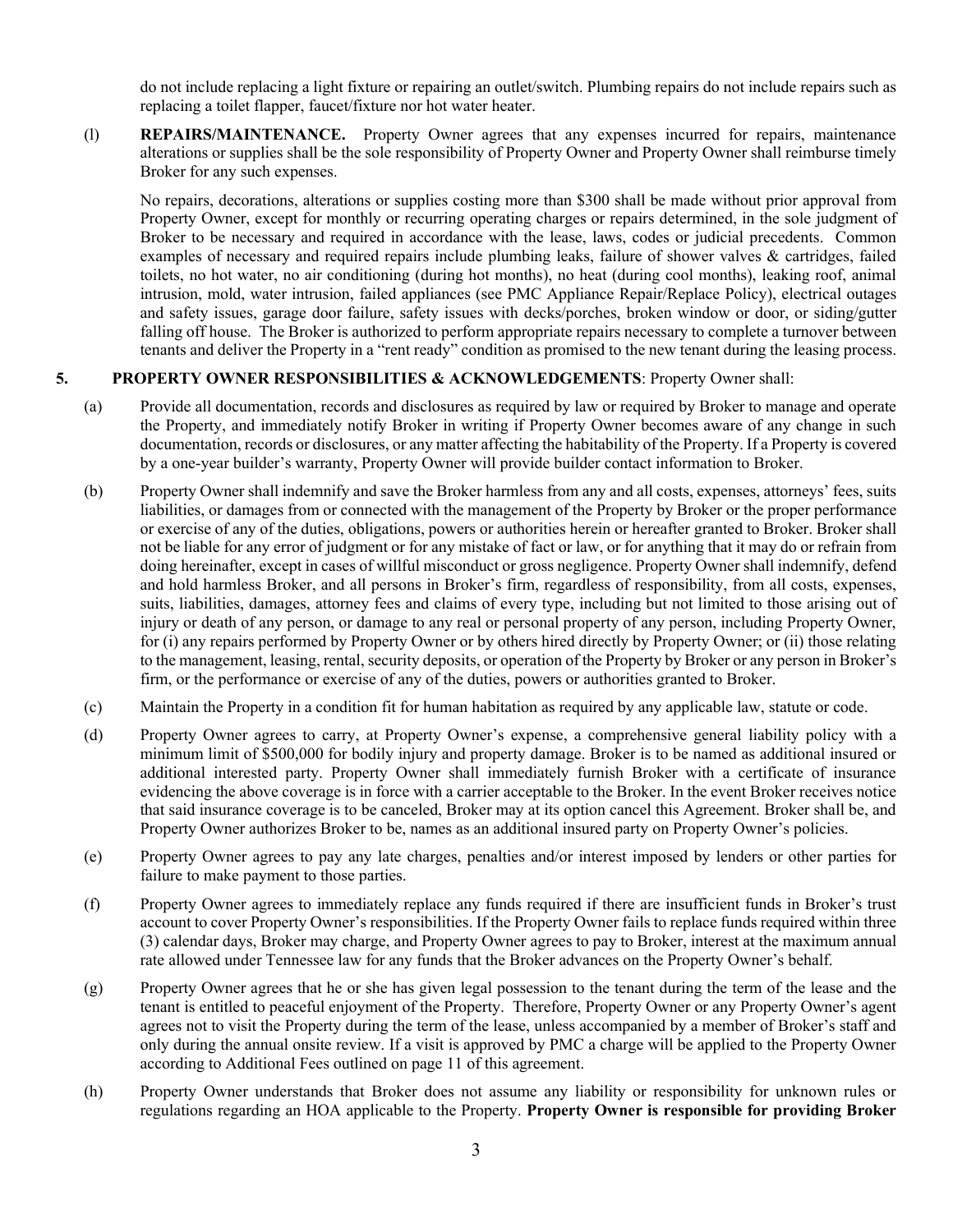#### **with true, correct and complete copies of any and all documents and forms pertaining to an HOA applicable to the Property.**

- (i) Property Owner agrees to refrain from selling or listing the Property during the term of this Agreement. In the event that the Owner decides to sell or list the Property during the term of his Agreement, Broker will charge a flat rate of \$125 per hour for direct work performed to coordinate up to a 60-Day listing window. Any window beyond the initial 60-Day listing will be a flat rate of \$250 per month. All fees are waived by Broker if Owner contracts with Broker's agent to list and sell the property.
- (j) Property Owner agrees that the Broker may retain funds obtained from a tenant or former tenant through the collections process until the Broker has been reimbursed for its costs and lost fees. Broker will post funds that it receives through the collection process in excess of its costs and fees to the Property's account during the term of this Agreement. If amounts are still owed to Property Owner by a tenant or former tenant following the termination of this Agreement, Property Owners agrees to provide Broker with an annual written notice of its current mailing address on or before October 31 during each such applicable year. Broker, in turn, will mail Property Owner a check for the amount received (net of Broker's costs and lost fees) from the tenant or former tenant during such calendar year on or before December 31 of such year. If Property Owner does not provide Broker with the annual written notice of its current mailing address, Property Owner waives any and all rights or claims to such funds received by Broker through the collection process.
- (k) Property Owner understands that the Property is managed in accordance with Broker's policies and procedures. Property Owner acknowledges he/she has read and agreed to the "Owner's Handbook" as posted at www.PMCNashville.com. Property Owner acknowledges the Owner's Handbook can be updated without notice.

\_\_\_\_\_\_ \_\_\_\_\_\_ (Property Owner Initials)

#### **6. PROPERTY OWNER REPRESENTATIONS.**

- (a) Property Owner hereby represents and warrants that he, she or it (i) is the owner of the Property and has the authority to execute this Agreement; (ii) has the right, power and authority, and any required governmental licenses or permits, such as a short-term rental license or permit, to enter into this Agreement and lease the Property in accordance with the terms and conditions hereof, and the necessary corporate, partnership or trust action to authorize this Agreement has taken place; and (iii) has read, understands, accepts and has received a copy of the Agreement.
- (b) Property Owner further represents and warrants that unless otherwise specified in writing, Property Owner is unaware of: (i) any restrictions, limitations or prohibitions in the applicable HOA governing documents affecting the rental of the Property (ii) any Notice of Default affecting the Property; (iii) any delinquent amounts due under any loan secured by, or other obligation affecting, the Property; (iv) any bankruptcy, insolvency or similar proceeding affecting the Property; (v) any litigation, arbitration, administrative action, government investigation, or other pending or threatened action that does or may affect the Property or Property Owners ability to transfer it; and (vi) any current, pending or proposed special assessments affecting the Property. Property Owner shall promptly notify Broker in writing if Property Owner becomes aware of any of these items during the term of this Agreement.
- **7. HOLD HARMLESS.** Except for the willful misconduct of Broker, Property Owner shall indemnify, defend and hold Broker (including its shareholders, officers and directors) harmless from all loss, damage, cost expense (including attorneys' fees), liability, claims, investigations and lawsuits by third parties for personal injury or property damage incurred or occurring in, on or about the Property that are connected with the management of the Property, during the term of this Agreement or after its termination, including any liability for error of judgment, a mistake of fact of law, or for anything that Broker may do or refrain from doing hereinafter. Broker, under this Agreement, shall not be responsible for delays in the performance of any obligation unless there is an intentional delay caused by Broker or its employees. Property Owner shall pay, except as provided elsewhere in this Agreement, all expenses incurred by Broker, including, but not limited to, reasonable attorneys' fees and Broker's costs and time in connection with any claim, proceeding, or suit involving an alleged violation by Broker or Property Owner, or both, of any law pertaining to fair employment, fair credit reporting, environmental protection, rent control, taxes, fair housing, including, but not limited to, any law prohibiting, or making illegal, discrimination on the basis of race, religion, sex, disability, familial status, color or national origin, or any other class protected by law; provided, however, that Property Owner shall not be responsible to Broker for any expenses in the event that Broker is finally adjudicated to have personally, and not in a representative capacity, violated any such law, unless such acts and or omissions are outside the course and scope of Broker's duties hereunder. Nothing contained herein shall obligate Broker to employ counsel to represent Property Owner in any such proceeding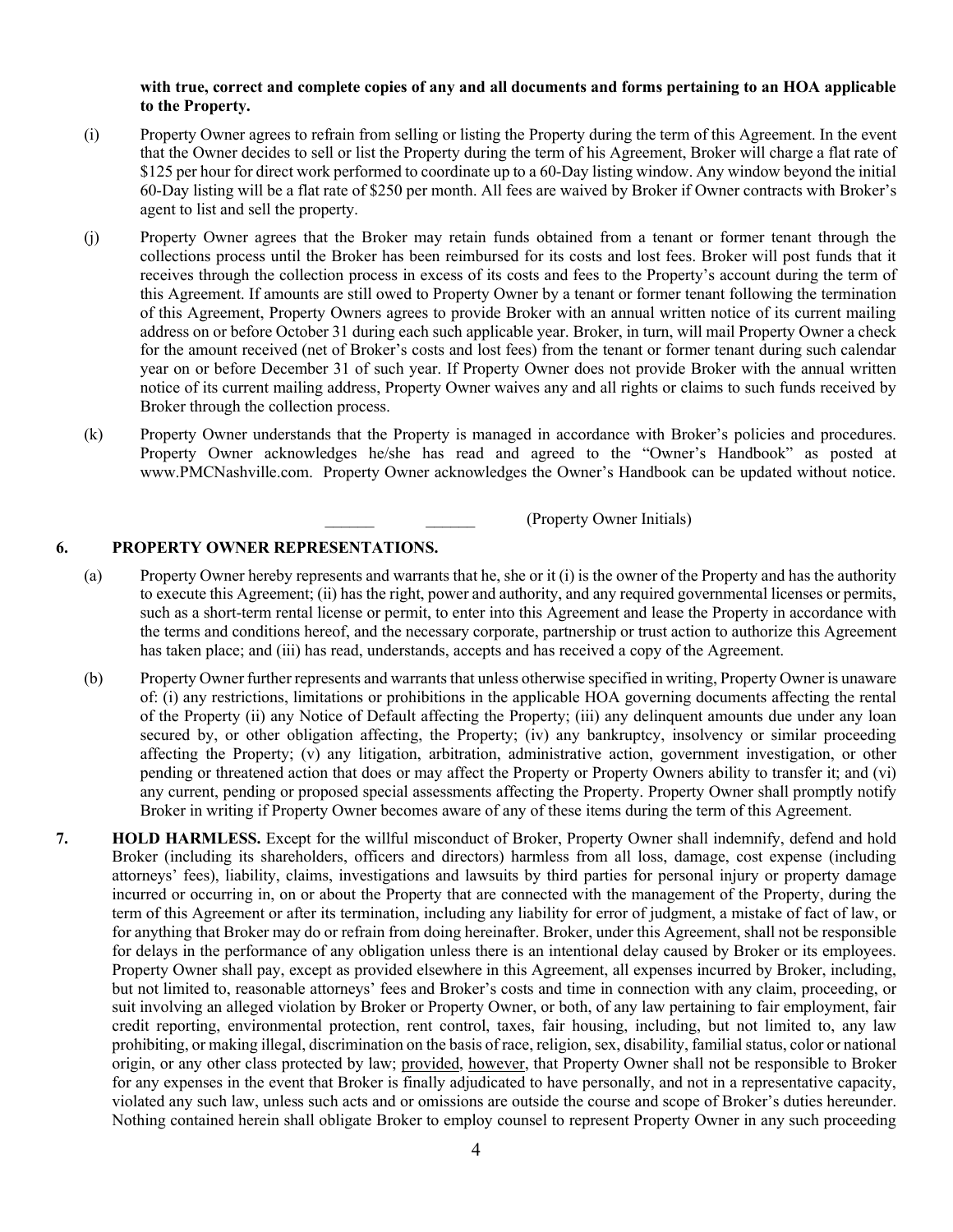or suit. Property Owner also agrees to pay reasonable expenses (or an apportioned amount of such expenses where other employers of Broker also benefit) incurred by the Broker in obtaining legal advice regarding compliance with any law affecting the Property or activities related thereto. Broker assumes no responsibility or management of personal property left by Property Owner at the Property. Property Owner shall not hold the Broker liable for any willful neglect, abuse or damage to the Property by tenants or vandals or others nor for loss of or damage to any personal property of the Property Owner or any tenant, including loss due to exchange or theft by tenants or any third party. Further, the Property Owner shall not hold the Broker liable for any error of judgment or mistake of business decision or law except in cases of willful misconduct or gross negligence.

### **8. LEAD-BASED PAINT DISCLOSURES**.

The Property was constructed on or after January 1, 1978  $\Box$  The property was constructed prior to 1978

- (a) Property Owner has no knowledge of lead-based paint or lead based paint hazards in the housing except NONE
- (b) Property Owner has no reports or records pertaining to lead-based paint or lead-based paint hazards in the housing, except the following, which Property Owner shall provide to Broker: NONE
- **9. COMPENSATION.** Property Owner hereby agrees to the following compensation structure for services provided by Broker as outlined in Exhibit C.
- **10. AGENCY RELATIONSHIPS.** Broker is acting as an agent for the Property Owner. This paragraph serves as confirmation that the Broker's status was communicated before any real estate services were provided and also serves as a statement acknowledging that the landlord, as applicable, was informed that any complaints alleging a violation or violations of Tenn. Code Ann. 62-13-312 must be filed within the applicable statute of limitations for such violation set out in Tenn. Code Ann. 62-13-313(e) with the Tennessee Real Estate Commission, 710 James Robertson Parkway, 3rd Floor, Nashville, TN 37232, PH: (615) 741-2273.
- **11. ACKNOWLEDGEMENTS.** Broker represents and warrants that it is a licensed home improvement contractor by the Tennessee Department of Commerce and Insurance. Property Owner grants permission to Broker to record all phone calls between the parties.
- **12. NOTICES.** Broker may send notices to Property Owner by email. Any and all communication required to be given by Property Owner shall be in writing and mailed to the Broker at: 807 Bradford Avenue, Nashville, TN 37204. Any written notice to Broker required under this Agreement shall be served by sending such notice by first class mail or other agreedto delivery method to that party at the address below, or at any different address the parties may later designate for this purpose. Notice shall be deemed received three (3) calendar days after deposit into United States mail.
- **13. ASSIGNMENT.** This Agreement may be assigned by Broker without the prior written consent of Property Owner.

### **14. MISCELLANEOUS.**

- (a) This Agreement does not include providing on-site management services, property sales, refinancing, preparing Property for sale or refinancing, modernization, fire, or major damage restoration, rehabilitation, obtaining income tax, accounting or legal advice, representation before public agencies, advising on proposed new construction, debt collection, counseling, attending HOA meetings or any service not explicitly related to the ongoing management of the property. If Property Owner requests Broker to perform services not included in this Agreement, a fee shall be agreed upon before these services are performed.
- (b) Broker strives to obtain contractors who have general liability insurance and worker's compensation insurance. In the event that a contractor does not have independent insurance, Broker will provide insurance, and the Property Owner agrees to pay Broker 10% on contractor's bills to cover expenses incurred by Broker for the cost of insurance. This 10% charge will only incur when Broker is required to extend insurance coverage to contractors who do not have their own independent insurance.
- (c) Broker may divide compensation, fees and charges due under this Agreement in any manner acceptable to Broker. Property Owner further agrees that Broker may receive and keep fees and charges from tenants for (i) requesting an assignment of lease or sublease of the Property; (ii) processing credit applications; (iii) any returned checks and/or late payments; (iv) utility reimbursement fees; (v) tenant management fees; (vi) HOA fine processing fees; and (vii) any other services that are not in conflict with this Agreement.
- (d) Broker may perform any of Broker's duties, and obtain products and services, through affiliated companies or organizations in which Broker may own an interest. Broker may receive fees, commissions and/or profits from these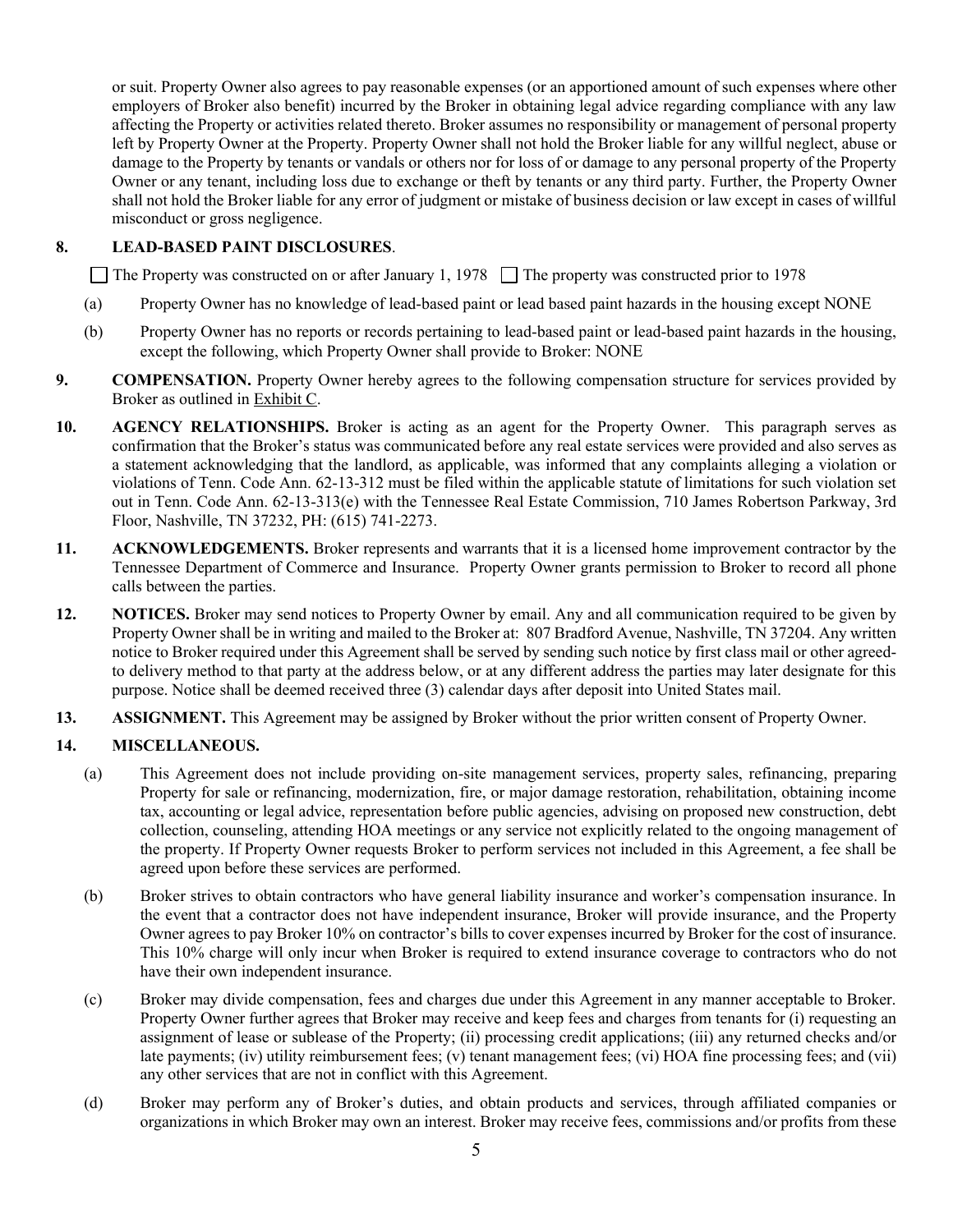affiliated companies or organizations. Broker may share Property Owner information with affiliates. Broker has an ownership interest in the following affiliated companies or organizations: Trevor Garrett and Kyle Felts are coowners of The Property Management Connection, LLC. Mr. Garrett and/or Mr. Felts co-own or own a material interest in the following companies as of the date of this agreement: Parthenon Plumbing Heating and Cooling, LLC; Bradford Real Estate, LLC; Cobalt Ventures, LLC; 615 Title, LLC; Essex Mortgage; Bradford Shared Services, LLC; The Offices at Bradford, LLC; Cobalt Properties I, LLC; Cobalt Properties II, LLC; 615 Insurance LLC DBA Goosehead Insurance and their subsidiaries.

- (e) Property Owner agrees that the Broker may lease the Property to tenants with up to two (2) pets in accordance with Broker's policies and pet fees.
- (f) Property Owner consents to receive annual 1099 documents electronically.
- **15. GOVERNING LAW.** This Agreement will be governed by and construed in accordance with the laws of the State of Tennessee, without regard to the principles of conflicts of law thereof.

### **16. DISPUTE RESOLUTION**.

- (a) **MEDIATION.** Property Owner and Broker agree to mediate any dispute or claim arising between them out of this Agreement, or any resulting transaction before resorting to arbitration or court action. Mediation fees, if any, shall be divided equally among the parties involved. If, for any dispute or claim to which this paragraph applies, any party (i) commences an action without first attempting to resolve the matter through mediation, or (ii) before commencement of an action, refused to mediate after a request has been made, then that party shall not be entitled to recover attorney fees, even if they would otherwise be available to that party in such action. THIS MEDIATION PROVISION APPLIES WHETHER OR NOT THE ARBITRATION PROVISION IS INITIALED. Exclusions from this mediation agreement are specific in paragraph 17(c) below.
- (b) **ARBITRATION OF DISPUTES.** Property Owner and Broker agree that any dispute or claim in Law or equity arising between them out of this Agreement or any resulting transaction, which is not settled through mediation, shall be decided by neutral, binding arbitration. The arbitrator shall be a retired judge or justice, or an attorney with at least five (5) years of residential real estate law experience, unless the parties mutually agree to a different arbitrator. Judgment upon the award of the arbitrator(s) may be entered into any court having jurisdiction. Enforcement of this agreement to arbitrate shall be governed by the Federal Arbitration Act. Exclusions from this arbitration agreement are specified in paragraph 17(c) below.
- (c) **ADDITIONAL MEDIATION AND ARBITRATION TERMS.** The following matters shall be excluded from mediation and arbitration: (i) a judicial or non-judicial foreclosure or other action or proceeding to enforce a deed of trust, mortgage or installment land sale contract; (ii) an unlawful detainer action; (iii) the filing or enforcement of a mechanic's lien; and (iv) any matter that is within the jurisdiction of a probate, small claims or bankruptcy court. The filing of a court action to enable the recording of a notice of pending action, for order of attachment, receivership, injunction or other provisional remedied, shall not constitute a waiver or violation or violation of the mediation and arbitration provisions.
- **17. EQUAL HOUSING OPPORTUNITY.** The Property is offered in compliance with federal, state and local antidiscrimination laws.
- **18. ATTORNEY FEES.** In the event of any legal action (including arbitration) by the parties arising out of this Agreement, the losing party shall pay prevailing party reasonable attorney's fees and costs in addition to all other relief. In any action, proceeding or arbitration between Property Owner and Broker regarding the obligation to pay compensation under this Agreement, the prevailing Property Owner or Broker shall be entitled to a reasonable attorney fees and cost from the non-prevailing Property Owner or Broker.
- **19. CONFIDENTIALITY.** It is understood and agreed upon by the Property Owner and Broker that the terms of this Agreement will remain confidential. Both parties hereby agree that the terms of this Agreement, negotiations that may arise from this Agreement, and any post-closing agreements shall not be disclosed to any entity or person not a party to this Agreement unless agreed upon by Property Owner and Broker in writing or email. In the interest of confidentiality, Property Owner agrees that it will refrain from writing or posting negative reviews regarding the Broker.
- **20. TIME OF ESSENCE; ENTIRE CONTRACT; CHANGES.** Time is of the essence. All understandings between the parties are incorporated in this Agreement. Its terms are intended by the parties as a final, complete and exclusive expression of their Agreement with respect to its subject matter, and may not be contradicted by evidence of any prior agreement or contemporaneous oral agreement. If any provision of this Agreement is held to be ineffective or invalid,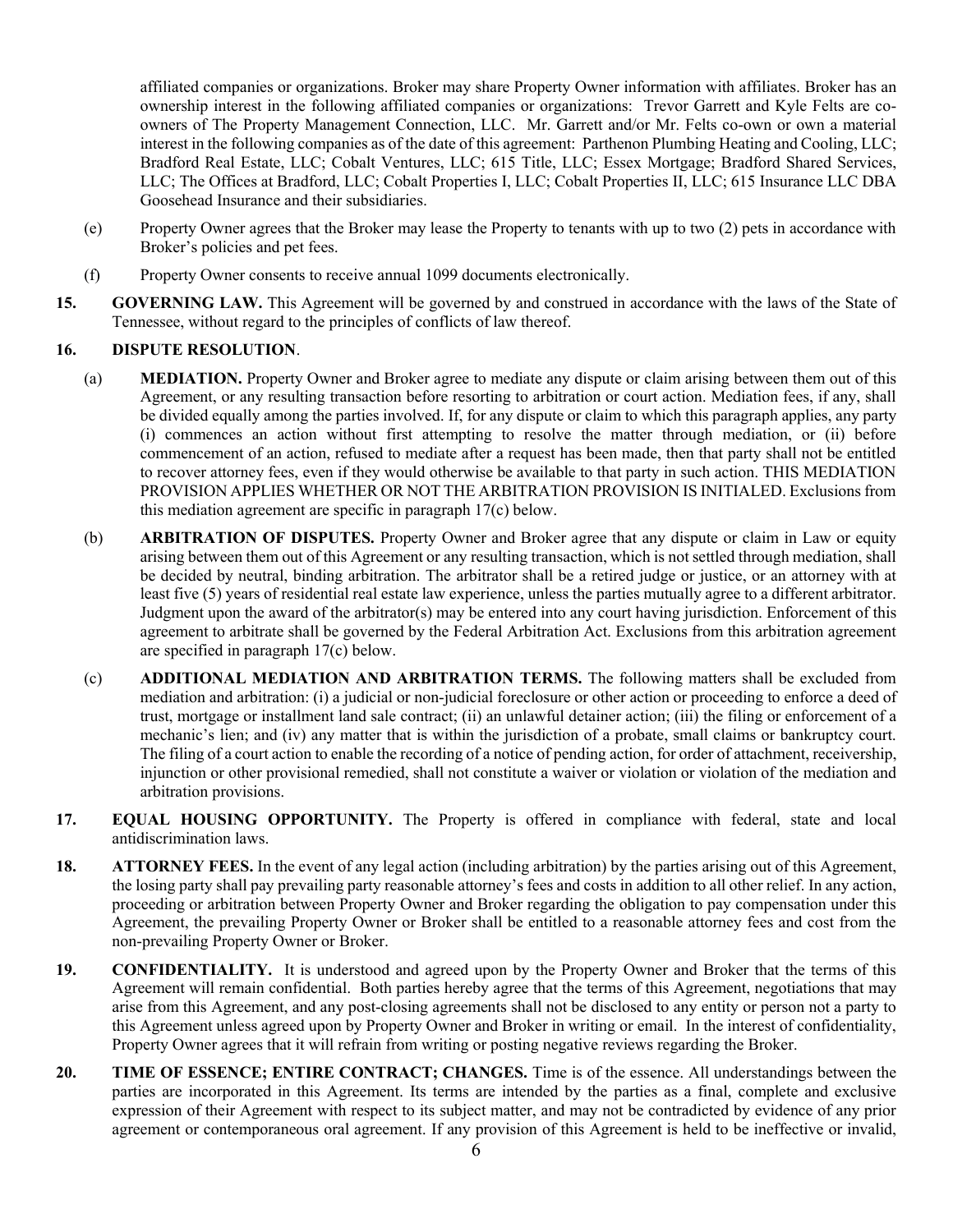the remaining provisions will nevertheless be given full force and effect. Neither this Agreement nor any provision in it may be extended, amended, modified, altered or changed except in writing. This Agreement and any supplement, addendum or modification, including any copy, may be signed in two or more counterparts, all of which shall constitute one and the same writing.

**21. SEVERABILITY & COUNTERPARTS.** If any of the provisions of this Agreement, or its application, is held invalid, it will not affect other provisions or application herein which can be given effect without the invalid provision or application. To this end all provisions of this agreement are severable. This Agreement may be executed in two or more counterparts, each of which shall be deemed an original, but all of which together shall constitute one and the same instrument. Counterparts may be delivered via facsimile, electronic mail (including pdf) or other transmission method and any counterpart so delivered shall be deemed to have been duly and validly delivered and be valid and effective for all purposes.

IN WITNESS WHEREOF, the parties have executed this Management and Brokerage Agreement as of the date first written above.

**OWNER:**

| Owner:               | )ate: |  |
|----------------------|-------|--|
| Print Name<br>1111 L |       |  |

Co-Owner: \_\_\_\_\_\_\_\_\_\_\_\_\_\_\_\_\_\_\_\_\_\_\_\_\_\_\_ Date:\_\_\_\_\_\_\_\_\_\_\_\_\_\_\_\_\_\_\_\_\_\_\_\_\_\_\_\_\_\_\_ Print Name:

# **THE PROPERTY MANAGEMENT CONNECTION, LLC:**

 $\text{By:}\qquad \qquad \text{Date:}$ Print Name: Eric Jones Title: Authorized Agent/General Manager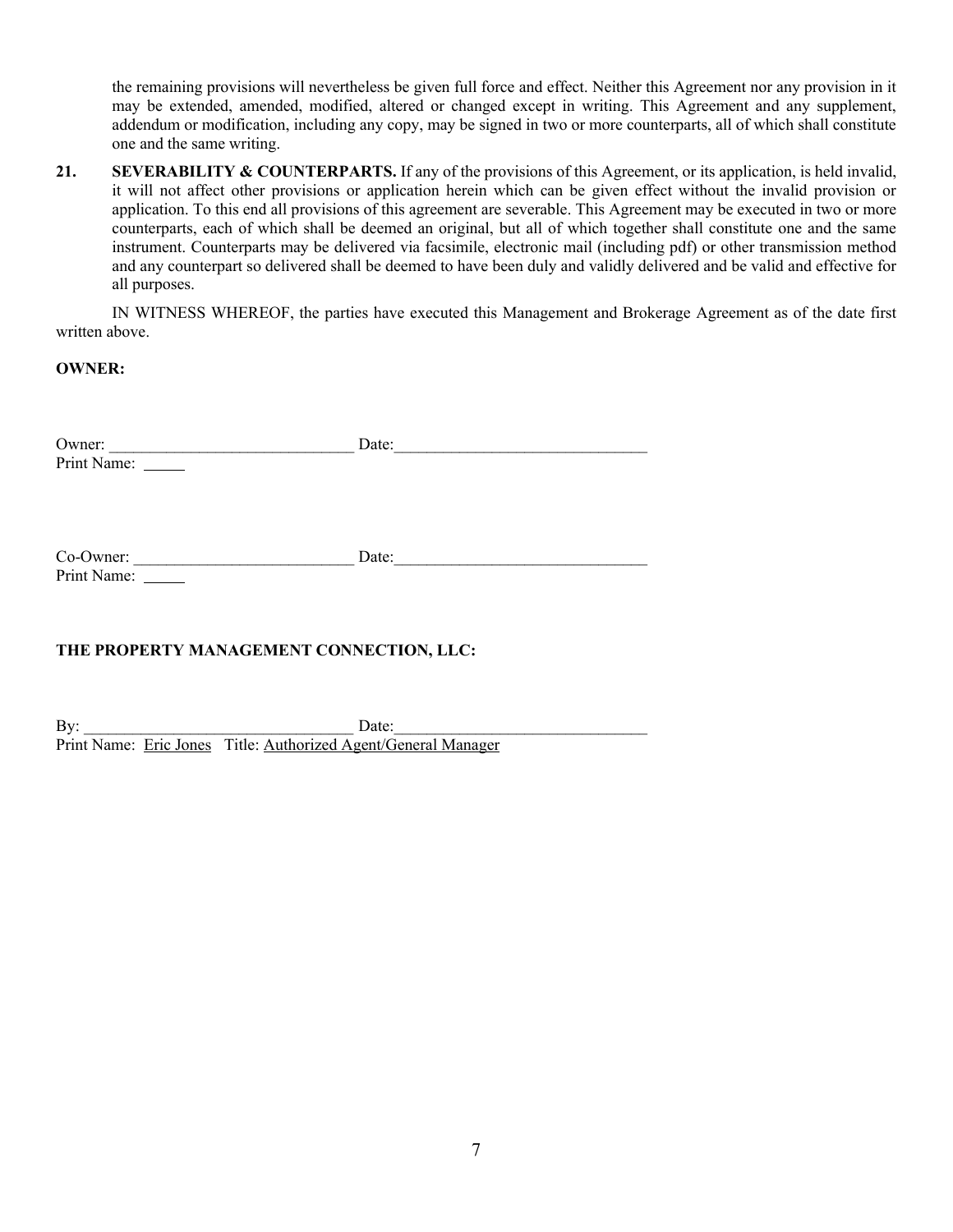# **Exhibit A**

| Property | <b>Monthly Management Fee</b> |  |
|----------|-------------------------------|--|
|          |                               |  |
|          |                               |  |
|          |                               |  |
|          |                               |  |
|          |                               |  |
|          |                               |  |
|          |                               |  |
|          |                               |  |
|          |                               |  |
|          |                               |  |
|          |                               |  |
|          |                               |  |
|          |                               |  |
|          |                               |  |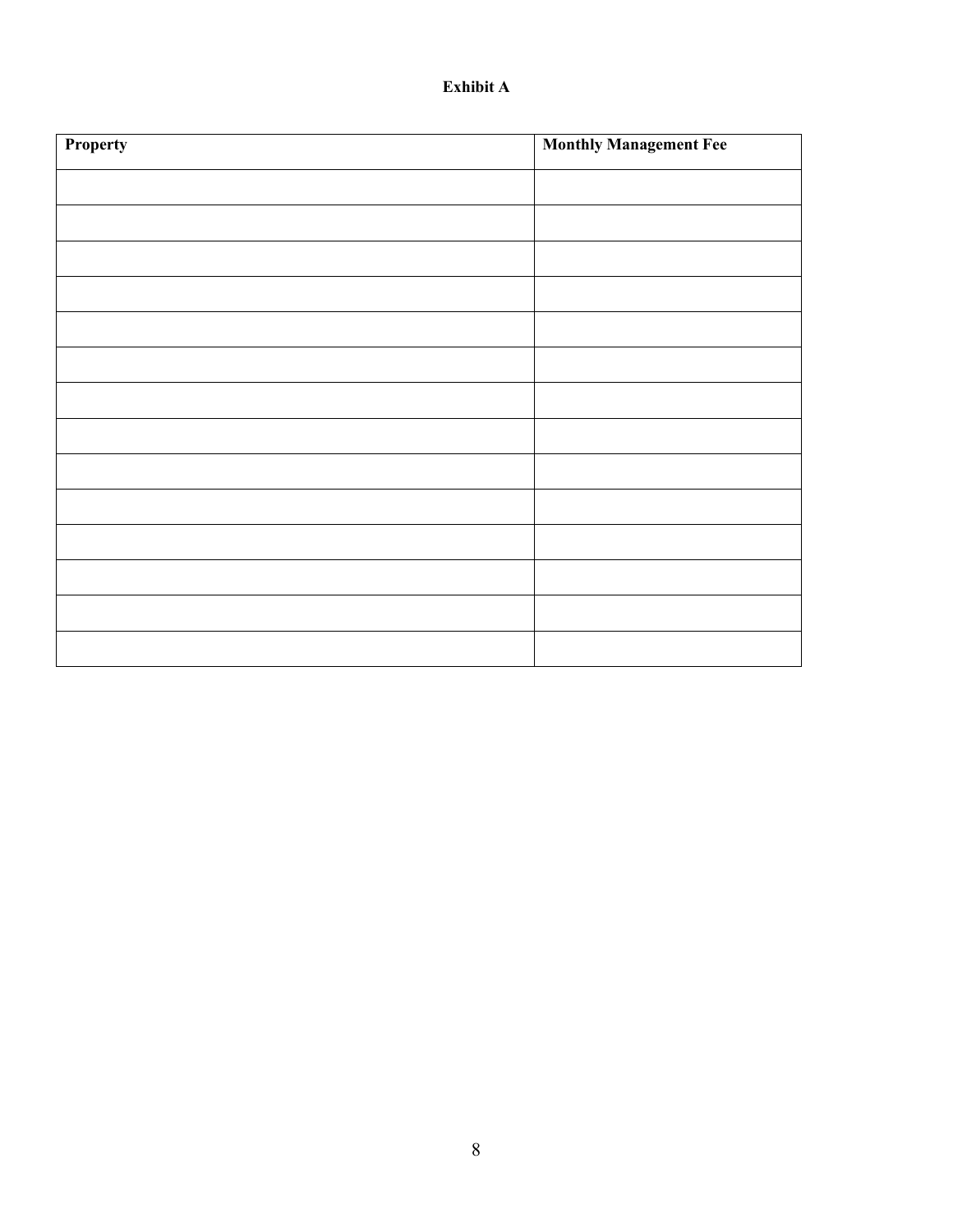### **Exhibit B - Eviction Protection Plan**

### **1. MONTHLY COST.**

- (a) All-Inclusive: No additional charge (included with monthly fee)
- (b) Full-Service & Investor: \$15 per month per door without proration for months partially leased
- **2. BROKER PAYMENTS.** Broker will pay (or waive) the following costs in an eviction situation for a Property enrolled in the Eviction Protection Plan.
	- (a) Attorney bills and fees to file eviction, court costs, writs and other associated legal fees
	- (b) Moving company fee to set out tenant.
	- (c) Broker's hourly fee to meet Sheriff and moving company at the Property.
	- (d) Locksmith charge to re-key the property once tenant has vacated the Property.
	- (e) Broker's fee to place a new tenant in the Property
	- (f) One month's base rent to be paid when the tenant vacates the Property.

Note: If Broker is holding a security deposit from tenant in excess of one month's rent. The amount under 2(f) will be decreased by the amount of security deposit held in excess of the one month's rent. For example, if Broker is holding a security deposit equal to 1.5 month's rent, the full 1.5 month security deposit will be turned over to owner and Broker will only pay a half month's rent to Property Owner under  $2(f)$ .

### **3. ENROLLMENT QUALIFICATIONS:**

- (a) The tenant's base rent is at least \$1,200 per month. (Base rent does not include pet or other fees)
- (b) The tenant was screened and approved by Property Management Connection during the initial leasing process and the tenant is signed to a PMC lease.

#### **4. EXCLUSIONS:**

- (a) The tenant was already in the unit at the time Broker took over management.
- (b) The tenant was placed at the request of the owner and did not go through the normal screening process.
- (c) Property Owner is responsible for any maintenance, handyman, landscaping, cleaning and other make-ready costs between tenants. (Broker will attempt to recoup these costs during the collections process but Property Owner will need to front these costs)
- (d) This program does not cover collections-only situations. (When a tenant owes funds in excess of their security deposit at the time of moveout but was not evicted from the property)
- **5. EVICTION DECISION.** The decision to evict is at the sole discretion of Broker. Eviction will be filed according to Broker's "Late Rent and Eviction Policy" unless Broker determines that there are reasonable grounds for an exception.
- $\perp$ Yes, Property Owner wishes to enroll in the Eviction Protection Plan.

Property Owner declines to enroll in the Eviction Protection Plan and Property Owner accepts all costs and lost rent related to an eviction. Property Owner acknowledges that in an eviction situation, it is likely their out-of-pocket costs and lost rent will likely exceed three times the monthly rental rate.

### **OWNER SIGNATURE:**

Owner: \_\_\_\_\_\_\_\_\_\_\_\_\_\_\_\_\_\_\_\_\_\_\_\_\_\_\_\_\_\_ Co-Owner:\_\_\_\_\_\_\_\_\_\_\_\_\_\_\_\_\_\_\_\_\_\_\_\_\_\_\_\_\_\_\_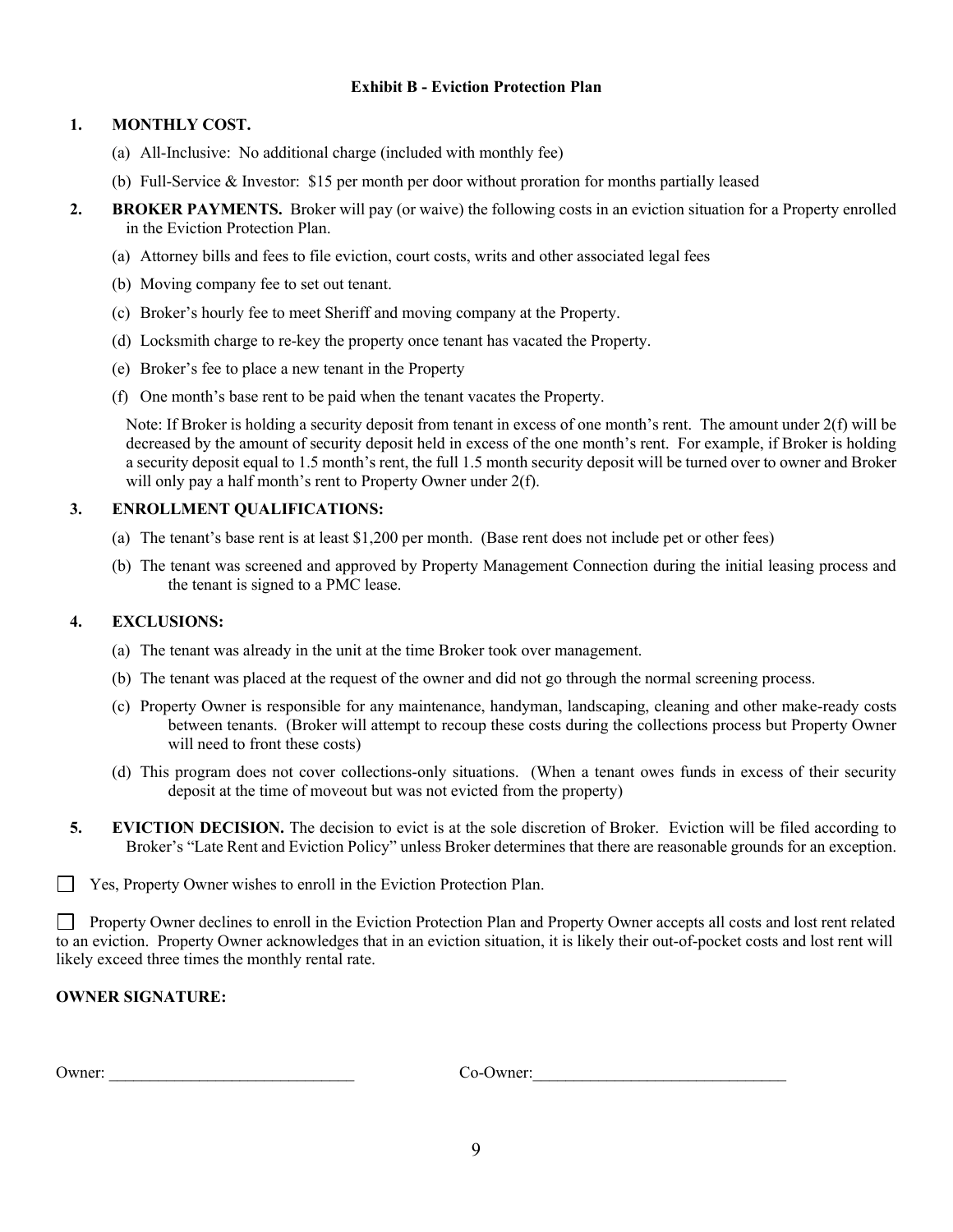### **Exhibit C – Management Plans and Compensation**

| Plan                                                                  | <b>All-Inclusive</b> | <b>Full-Service</b>                                               | Investor                                                             |
|-----------------------------------------------------------------------|----------------------|-------------------------------------------------------------------|----------------------------------------------------------------------|
| <b>Management Fee</b>                                                 | \$225/month          | $$125/m$ onth                                                     | $2-4$ "Doors" - \$110/month<br>5+ "Doors" - \$100/month              |
| <b>Property Onboarding Fee</b>                                        | Included             | \$200                                                             | Included                                                             |
| <b>Tenant Onboarding Fee</b><br>(if Property already has tenant)      | Included             | \$150                                                             | \$150                                                                |
| <b>Tenant Placement Fee</b>                                           | Included             | \$900                                                             | \$900                                                                |
| <b>Capital Maintenance Fee</b>                                        | Included             | See Below                                                         | See Below                                                            |
| <b>Lease Renewal Fee</b>                                              | Included             | \$250                                                             | Included                                                             |
| <b>Annual Administrative Fee</b>                                      | Included             | \$50                                                              | Included                                                             |
| <b>Annual Property Survey</b>                                         | Included             | Included                                                          | Included                                                             |
| <b>Eviction Protection Fee</b>                                        | Included             | Optional (\$15/month)                                             | Optional (\$15/month)                                                |
| <b>Eviction Coordination (when</b><br>tenant turned over to attorney) | Included             | Attorney fees plus \$200 (waived<br>with Eviction Protection Fee) | Attorney fees plus \$200<br>(waived with Eviction<br>Protection Fee) |
| <b>Property Close-out Fee</b>                                         | Included             | \$250                                                             | Included                                                             |

All fees listed above are "per door"

### **Key Details and Explanations**

**Management Fee** – The management fee is charged for any part of a month with the unit occupied. For new properties the management fee is charged on the 1<sup>st</sup> calendar day of the month following when a property is posted for rent. (For example, a property posted for rent on January 20th would be charged a management fee on February 1). If a tenant's lease starts during the same month that a property is posted for rent, then the management fee would be charged for that full month without proration. (For example, a property is posted for rent on January  $10<sup>th</sup>$  and a tenant moves in on January  $25<sup>th</sup>$ , then a full management fee would be charged for January).

**Tenant Placement Fee** – (Full-Service & Investor Plans) The fee is \$900 per tenant placement. Broker earns this fee upon collection of a non-refundable deposit from an incoming tenant.

**Lease Renewal Fee** (Full-Service Plan Only) – The fee is charged upon the tenant signing a lease renewal with a term of at least 6 months in length.

**Eviction Coordination Fee** – (Full-Service plan only) Broker charges a \$200 administrative fee to coordinate the eviction process with PMC's attorney.

**Property Close-out Fee** – (Full-Service plan only) Broker charges a \$250 administrative fee to close out a property when the property owner terminates the management relationship for a property.

Annual Administrative Fee – (Full-Service plan only) Broker charges a \$50 annual administrative fee on January 1<sup>st</sup> of each calendar year which covers the preparation of annual owner reports.

**Capital Maintenance Fee** – (Full-Service & Investor Plans) The fee is charged based on capital improvements and maintenance expenses incurred in a calendar quarter. A fee of \$150 is charged when these costs exceed \$1,500 in a calendar quarter. An additional \$100 (total of \$250) is charged after capital improvements and maintenance expenses exceed \$2,500.

**Annual Property Survey** – Each management plan includes one complimentary property survey per year occurring at a lease renewal or tenant moveout. Owner may optionally request additional property surveys at a cost of \$125 per survey.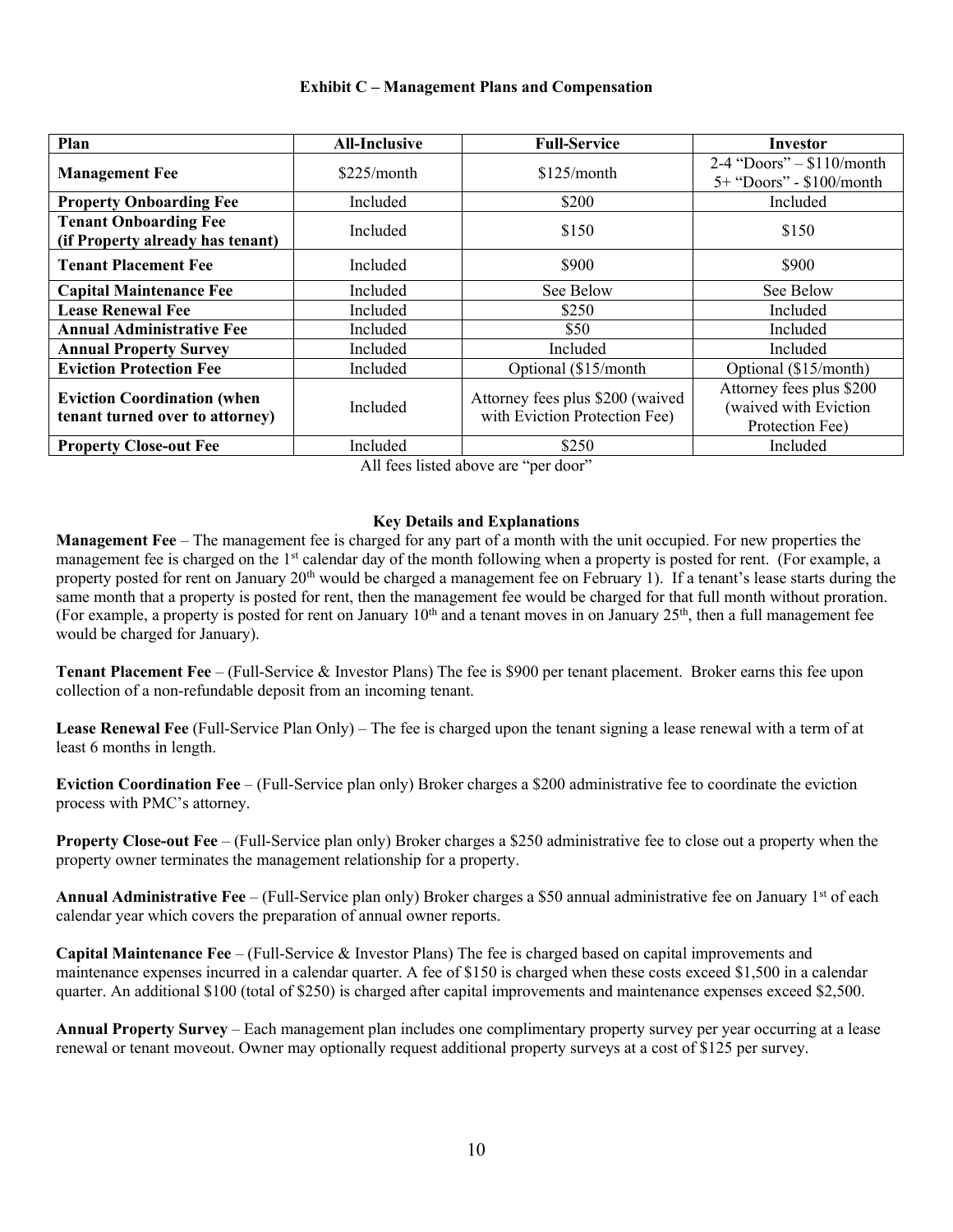### **Additional Fees and Charges**

The following additional fees are charged to owners:

- Broker shall be entitled to retain 50% of Late Fees as additional compensation for the additional time and expenses of collecting the delinquent rental payment. Late fee will be levied at Broker's discretion.
- \$75 for coordination of a service visit or second opinion by vendor of Property Owner's choice (non-PMC vendor).
- \$75 for coordination of a service visit by a Home Warranty Company.
- If Property Owner does not give a 30-day notice to terminate at least 30 days prior to a current tenant's lease expiration date, Property Owner to pay a \$250 fee as compensation for Broker's efforts to plan rent ready/turnover efforts. This fee is also payable when a property is vacant (between tenants and before first tenant).
- 10% of estimated bill cost for repairs/replacement performed by Property Owner, Owner's vendor or Home Warranty Company.
- \$75 to send a "non-renewal" notice to tenants at Property Owner's request.
- \$75 to coordinate a property visit for Property Owner (or Owner's representative including but not limited to a Realtor or appraiser) during the term of a lease and outside of the Annual Property Survey.
- \$10 per check or ACH sent to pay for HOA dues, insurance payments, owner's pest company or similar payment request made by the Property Owner.
- \$50 per month compliance fee for properties rented in the Housing Choice Voucher program (Section 8).
- \$125 per hour for additional accounting work (including but not limited to Section 199A Qualified Business Income compliance).
- For Property Owners moving out of their personal residence, Property Owner agrees to vacate the Property no less than five (5) full business days prior to a tenant move-in date. If Property Owner does not vacate the Property at least five (5) full business days prior to the tenant move-in date, Broker may charge the Property Owner an additional management fee of \$100 per day for additional time to handle the quick turnover.
- Any additional services provided by the Broker, not within the limited scope stated herein, will be subject to a \$125 per hour charge with a two-hour minimum. This fee will be charged for services including, but not limited to, attending court, attending HOA meetings, or any activity performed by Broker beyond the scope of management of the Property.
- Annual fee of \$250 to serve as the Registered Agent for a Property Owner's LLC or Corporation.
- In the event that a property already has a tenant in place when Broker assumes management responsibilities, and a new lease must be signed either at the Property Owner's request or due to the absence of an existing and valid written lease agreement, Broker shall be compensated a fee of \$250 to draft and have the new lease executed. This fee is in addition to any property or tenant onboarding fee.